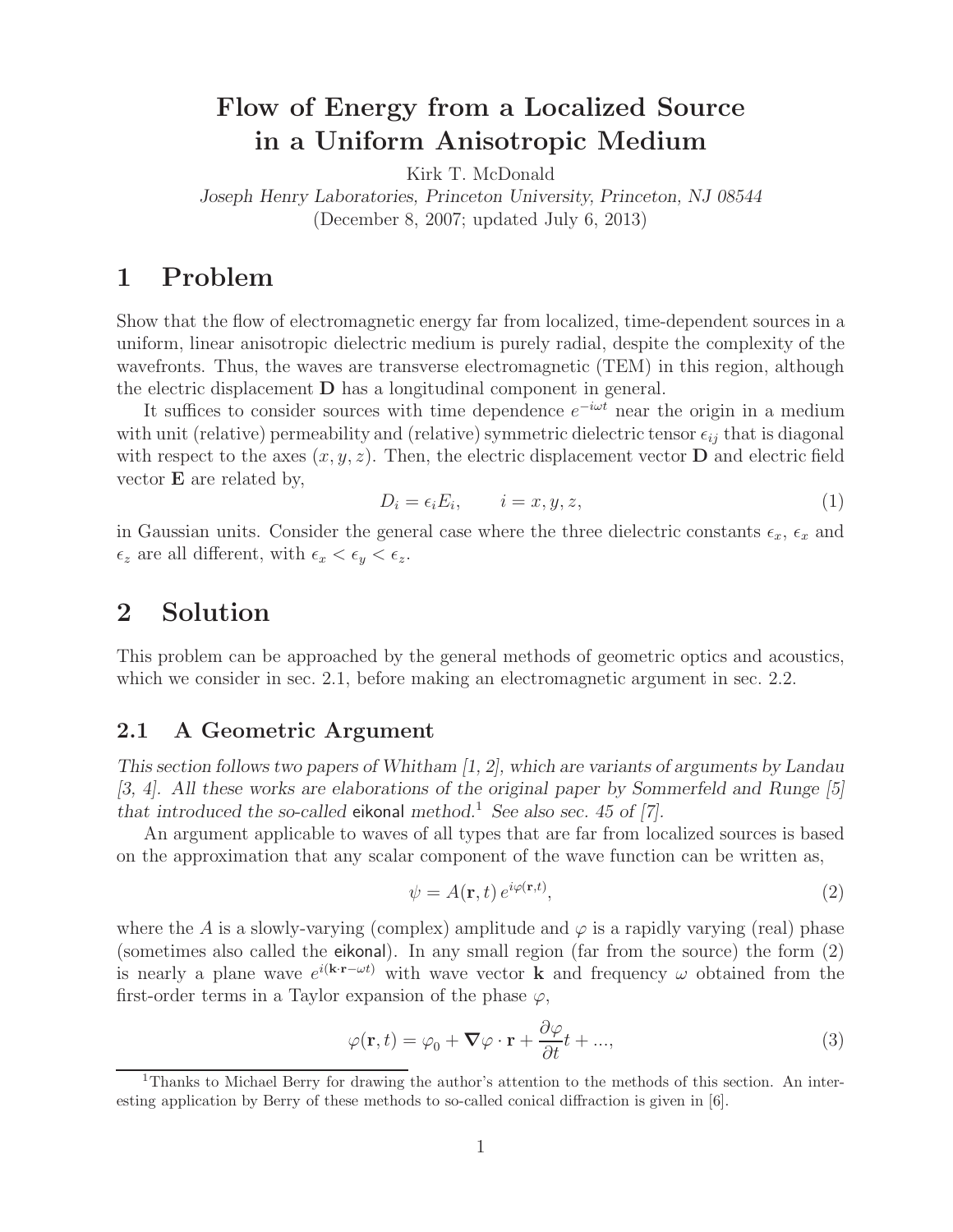such that we identify,

$$
\mathbf{k} = \nabla \varphi, \quad \text{and} \quad \omega = -\frac{\partial \varphi}{\partial t}.
$$
 (4)

The locally plane wave has phase velocity,

$$
\mathbf{v}_p = \frac{\omega}{k}\,\hat{\mathbf{k}},\tag{5}
$$

where  $k = |\mathbf{k}|$ . It also follows from eq. (4) that,

$$
\frac{\partial \mathbf{k}}{\partial t} = -\nabla \omega.
$$
 (6)

The plane wave  $e^{i(k \cdot \mathbf{r} - \omega t)}$  is at least an approximate solution to some wave equation. Using the plane wave as a trial solution to this wave equation leads to a functional relation between  $\omega$  and **k** (and possibly **r** as well) called the **dispersion relation**, which we write as,

$$
\omega = \omega(\mathbf{k}, \mathbf{r}).\tag{7}
$$

The dispersion relation can be used to generate the equations of the geometric or ray approximation as follows.

We first note that since  $\mathbf{k} = \nabla \varphi$  we have that  $\nabla \times \mathbf{k} = 0$ , *i.e.*,  $\partial k_i / \partial x_i = \partial k_i / \partial x_i$ . Then, if we use the dispersion relation in eq. (6), the ith component of that equation can be rewritten as,

$$
\frac{\partial k_i}{\partial t} = -\frac{\partial \omega}{\partial x_i} - \sum_j \frac{\partial \omega}{\partial k_j} \frac{\partial k_j}{\partial x_i} = -\frac{\partial \omega}{\partial x_i} - \sum_j \frac{\partial \omega}{\partial k_j} \frac{\partial k_i}{\partial x_j} = -\frac{\partial \omega}{\partial x_i} - \sum_j v_{g,j} \frac{\partial k_i}{\partial x_j},\tag{8}
$$

where,

$$
\mathbf{v}_g = \frac{\partial \omega}{\partial \mathbf{k}} = \mathbf{\nabla}_{\mathbf{k}} \omega \tag{9}
$$

is the group velocity, so that,

$$
\frac{d\mathbf{k}}{dt} = \frac{\partial \mathbf{k}}{\partial t} + (\mathbf{v}_g \cdot \nabla)\mathbf{k} = -\nabla \omega.
$$
 (10)

We can interpret eq. (10) as implying that for an observer who moves with velocity,

$$
\mathbf{v}_g = \frac{d\mathbf{r}}{dt} = \nabla_\mathbf{k} \omega \tag{11}
$$

in a homogeneous medium (*i.e.*, one for which  $\nabla \omega = 0$ ), the wave vector **k** remains constant. This result leads us to introduce the concept of a ray (in ordinary space) whose direction is that of the group velocity  $\mathbf{v}_g$ . In a homogeneous medium the wave vector **k** is constant along a ray (although **k** is not necessarily parallel to  $\mathbf{v}_g^2$ ).

Furthermore, in a homogeneous medium the gradient  $\nabla_k \omega$  is constant along a ray, since  $\omega$  is only a function of **k** in such a medium, and **k** is constant along a ray. Hence, the

<sup>&</sup>lt;sup>2</sup>See, for example, the figure on p. 5 of  $[8]$ .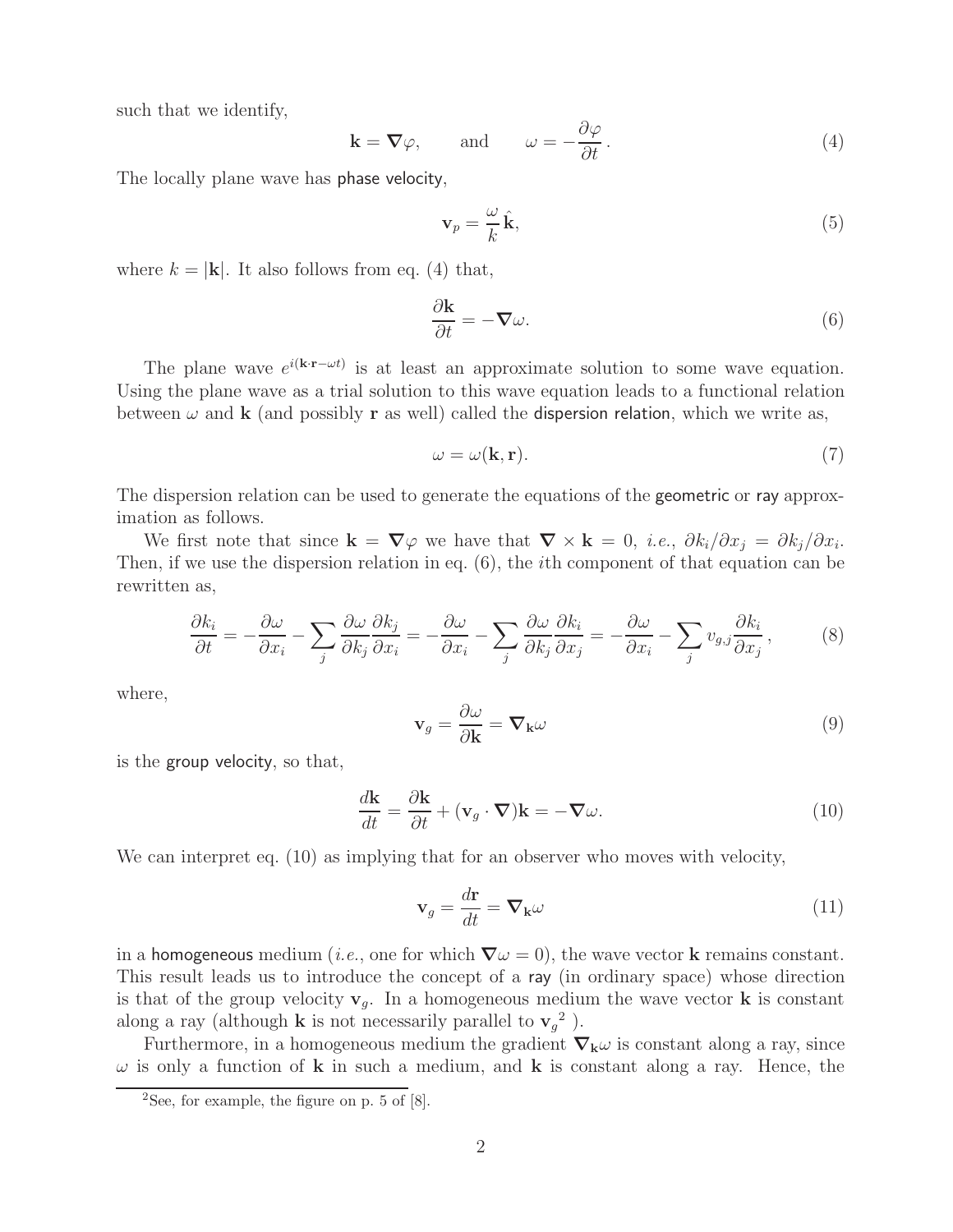group velocity vector  $\mathbf{v}_g = \nabla_{\mathbf{k}} \omega$  is constant along a ray, and the rays are straight lines in a homogeneous medium.<sup>3</sup> This result holds even if the medium is anisotropic, and it holds whether or not the medium is linear in the sense of eq.  $(1)$ .

*If we suppose a ray to be associated with the Hamiltonian,*

$$
H = \omega(\mathbf{r}, \mathbf{k})\tag{12}
$$

*then Hamilton's equations of motion,*

$$
\frac{d\mathbf{r}}{dt} = \mathbf{\nabla}_{\mathbf{k}} H = \mathbf{\nabla}_{\mathbf{k}} \omega, \quad \text{and} \quad \frac{d\mathbf{k}}{dt} = -\mathbf{\nabla} H = -\mathbf{\nabla}\omega,
$$
\n(13)

*lead to the same forms as eqs. (10)-(11). Thus, the ray concept, which derives from the view of Fermat that light is a particle phenomenon, together with the principles of Hamiltonian mechanics, leads us to suppose that the energy of a particle of light is proportional is its frequency. Although this argument is perhaps the most compact derivation of so-called Hamiltonian optics, it was not made by Hamilton. Rather, it was Einstein [12] who first noted the relation between frequency and energy for quanta of light, while the use of eqs. (12)- (13) as the basis for geometric optics appears to be due to Landau [3].*<sup>4</sup>*,*<sup>5</sup>

If we can now show that the group velocity is the velocity of energy flow, then we will have established that energy flows in straight lines from a localized source in a homogeneous medium, including an anisotropic medium.

Although the concept of group velocity was invented by Hamilton [15], he does not appear to have related the group velocity to the energy velocity, nor did he relate it to the ray velocity in geometric (Hamiltonian) optics. When the concept of group velocity was reinvented in the 1870's, Rayleigh [16] identified it with the velocity of energy flow. Here, we follow sec. 4 of [2] to give a generic argument that wave energy flows with the group velocity.

In the absence of a detailed model of the wave, we simply suppose that the energy U of the wave depends on the square of the (complex) wave function,

$$
U(t) = \frac{1}{2} \int \psi(\mathbf{r}, t) \psi^*(\mathbf{r}, t) d^3 \mathbf{r}.
$$
 (14)

We also suppose that the wave function can be represented in terms of plane waves,

$$
\psi(\mathbf{r},t) = \int \psi_k(\mathbf{k}) e^{i(\mathbf{k}\cdot\mathbf{r}-\omega t)} d^3 \mathbf{k},\tag{15}
$$

<sup>3</sup>Waves that carry angular momentum [9, 10] have a phase-velocity vector **k** whose streamlines follow helices, but in this case the dispersion relation  $\omega(\mathbf{k}, \mathbf{r})$  depends on **r** (see, for example, sec. 2.2.1 of [11]) and the medium (even if vacuum) is not formally homogeneous in the present sense.

<sup>&</sup>lt;sup>4</sup>Although Schrödinger used Hamiltonian optics to motivate his equation for the quantum behavior of particles [13], he appears not to have considered the inverse notion of the quantum relation  $E = \hbar \omega$  for the energy of particles of light as a starting point for Hamiltonian optics.

<sup>&</sup>lt;sup>5</sup>In [3] Landau explicitly identifies the angular frequency  $\omega$  as the Hamiltonian for geometrical optics, but the only medium he considers is vacuum. In [4] he considers anisotropic media that support mechanical waves and notes that if the medium is homogeneous then the rays are straight lines; but he does not explictly identify the dispersion relation  $\omega(\mathbf{k})$  with the Hamiltonian. In [14] he considers the optics/electrodynamics of anisotropic media but omits mention that the rays are straight lines in homogeneous anisotropic media, and of the connection between ray optics and Hamiltonian mechanics.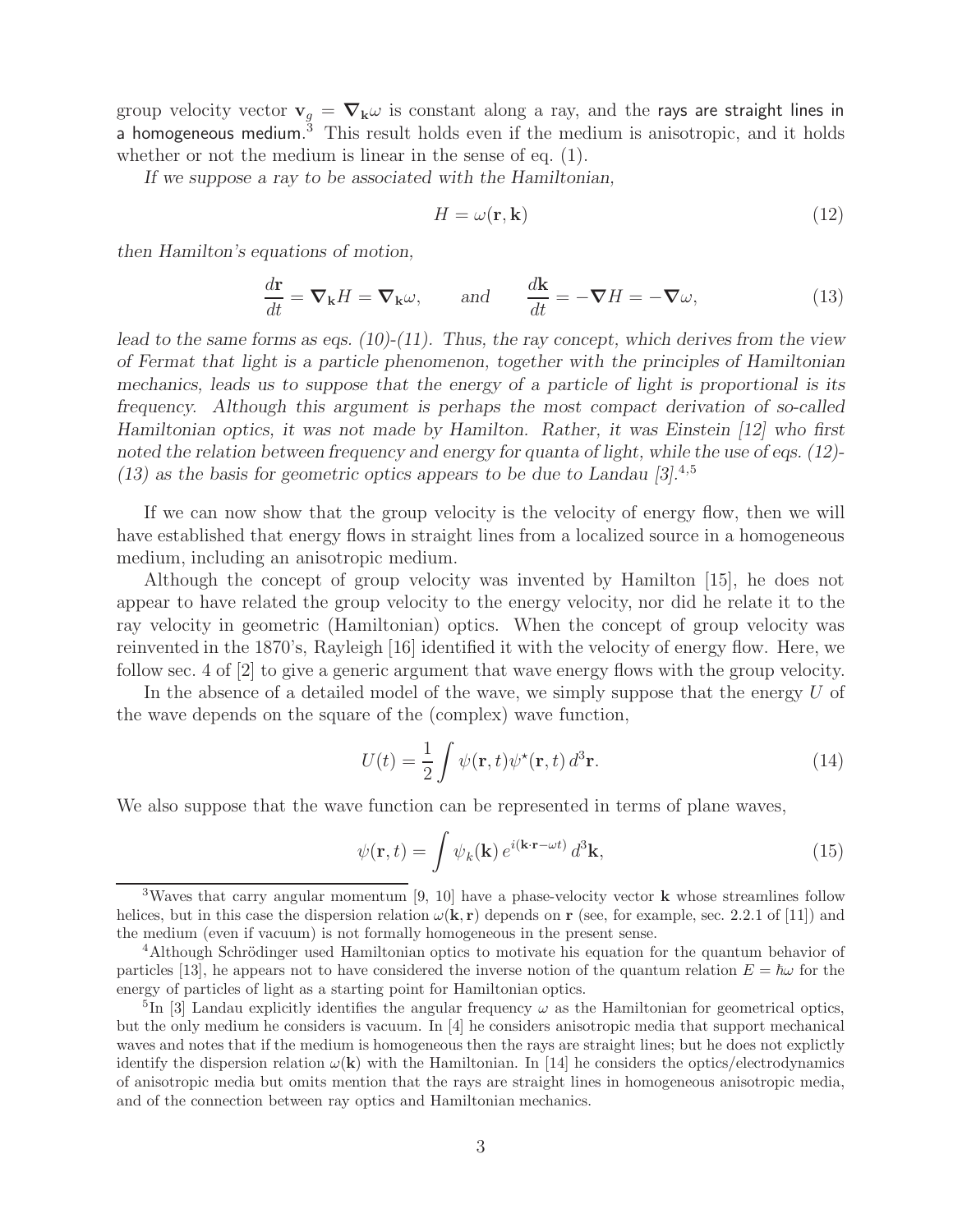where we restrict the discussion to homogeneous media for which the frequency is only a function of the wave vector,  $\omega = \omega(\mathbf{k})$ . The Fourier analysis (15) does not apply to all space, but only to a region of observation far from the sources of the waves, such that it suffices to approximate spherical waves by plane waves. Then, by considering the waveform at time  $t = 0$ , we can invert (15) to find the Fourier amplitudes,

$$
\psi_k(\mathbf{k}) = \frac{1}{(2\pi)^3} \int \psi(\mathbf{r}, 0) e^{-i\mathbf{k} \cdot \mathbf{r}} d^3 \mathbf{r},
$$
\n(16)

which are independent of time.

Using the Fourier analysis (15) in the energy equation (14), we find,

$$
U(t) = \frac{1}{2} \int \int \int \psi_k(\mathbf{k}) \psi_k^{\star}(\mathbf{k}') e^{i(\mathbf{k} - \mathbf{k}') \cdot \mathbf{r}} e^{-i(\omega(\mathbf{k}) - \omega(\mathbf{k}'))t} d^3 \mathbf{k} d^3 \mathbf{k}' d^3 \mathbf{r}
$$
  
\n
$$
= \frac{(2\pi)^3}{2} \int \int \psi_k(\mathbf{k}) \psi_k^{\star}(\mathbf{k}') e^{-i(\omega(\mathbf{k}) - \omega(\mathbf{k}'))t} \delta^3(\mathbf{k} - \mathbf{k}') d^3 \mathbf{k} d^3 \mathbf{k}'
$$
  
\n
$$
= 4\pi^3 \int \psi_k(\mathbf{k}) \psi_k^{\star}(\mathbf{k}) d^3 \mathbf{k}.
$$
 (17)

This shows that the energy density in an element  $d^3\mathbf{k}$  is only a function of the wave vector **k**. Since the wave vector is constant for an observer that moves with the group velocity  $\mathbf{v}_q$ (in a homogeneous medium), we see that a constant energy density flows with this velocity. That is, the energy flow velocity is the group velocity, which flows along straight rays in a homogeneous medium whether the medium is isotropic or anisotropic.<sup>6</sup>

#### **2.2 An Electromagnetic Argument**

Maxwell's equations for the electromagnetic fields in an anisotropic linear medium for which permeability  $\mu = 1$  are (in Gaussian units),

$$
\nabla \cdot \mathbf{D} = 4\pi \rho_{\text{free}}, \qquad \nabla \cdot \mathbf{B} = 0, \qquad \nabla \times \mathbf{E} = -\frac{1}{c} \frac{\partial \mathbf{B}}{\partial t} \qquad \nabla \times \mathbf{B} = \frac{1}{c} \frac{\partial \mathbf{D}}{\partial t} + \frac{4\pi}{c} \mathbf{J}_{\text{free}}, \tag{18}
$$

where  $\rho_{\text{free}}$  and  $J_{\text{free}}$  are the free-charge and -current densities, respectively. The electric fields **D** and **E** are related by the constituent equations (1).

In any small region far from the sources  $\rho_{\text{free}}$  and  $\mathbf{J}_{\text{free}}$ , the fields are plane waves to a good approximation. Hence, we base our analysis on consideration of plane waves, following, for example, chap. XI of [14] or chap. XIV of [21].

The spacetime dependence of a plane wave of angular frequency  $\omega$  will be written as,

$$
e^{i(\mathbf{k}\cdot\mathbf{r}-\omega t)},\tag{19}
$$

where the wave vector **k** is also written as,

$$
\mathbf{k} = \frac{\omega}{c} \mathbf{n},\tag{20}
$$

 ${}^{6}$ The (time-average) energy-flow velocity in waves in free space that carry orbital angular momentum [17, 18, 19, 20] has streamlines that are slightly twisted. However, such waves can be described in terms of families of straight rays with an azimuthal skew [20].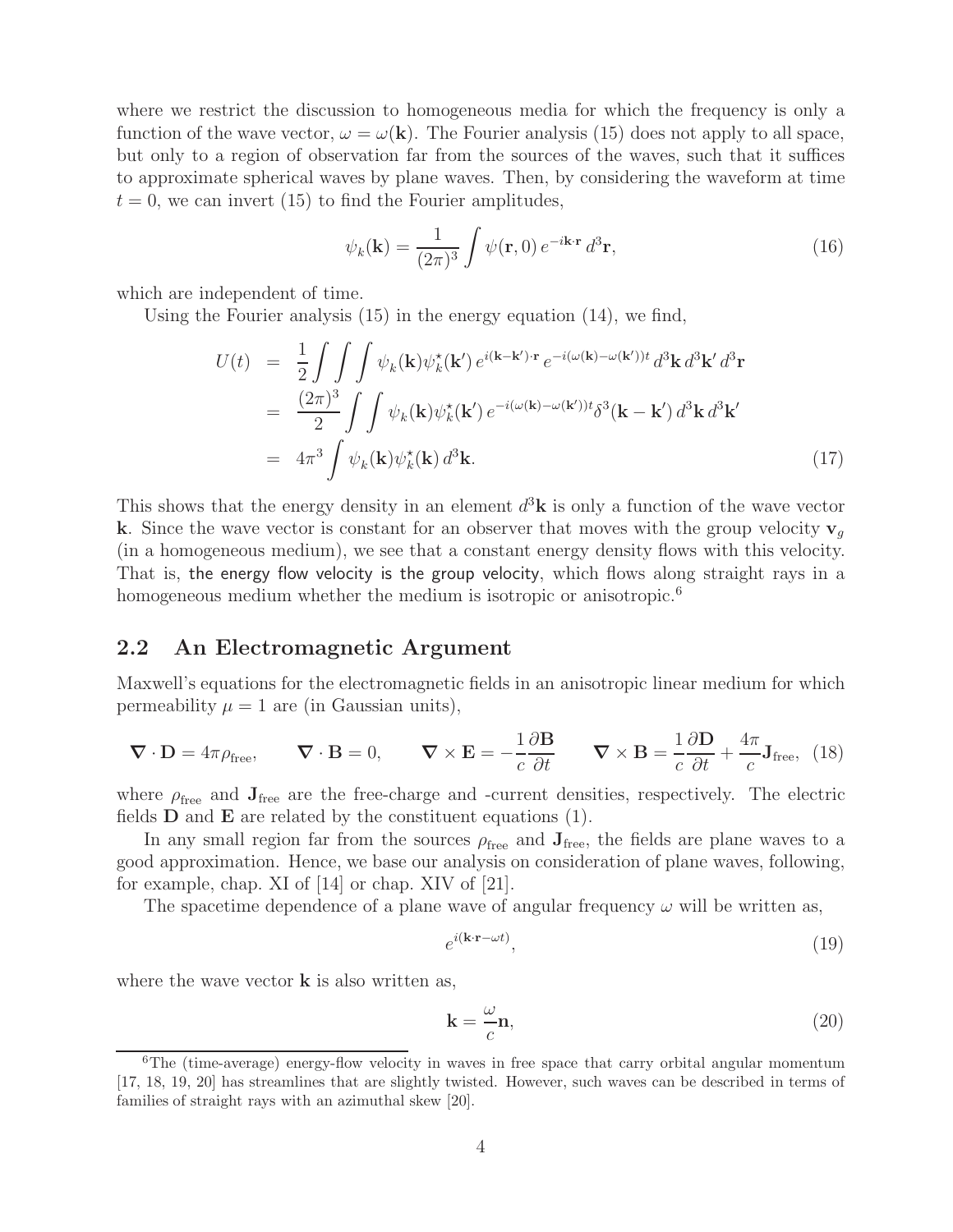where  $n = |\mathbf{n}|$ . The **phase velocity**  $v_p$  of the plane wave is,

$$
v_p = \frac{c}{n} \,. \tag{21}
$$

In an isotropic medium with dielectric constant  $\epsilon$ , we have  $\mathbf{n} = n\hat{\mathbf{k}}$  where  $n = \sqrt{\epsilon}$  is the index of refraction.

For a plane wave (19) far from its sources, Maxwell's equations (18) imply that,

$$
\mathbf{n} \cdot \mathbf{D} = 0, \qquad \mathbf{n} \cdot \mathbf{B} = 0, \qquad \mathbf{n} \times \mathbf{E} = \mathbf{B}, \qquad \mathbf{n} \times \mathbf{B} = -\mathbf{D}.
$$
 (22)

Thus, far from the sources the three vectors **n**, **B** and **D** are mutually orthogonal. Vectors **B** and **E** are orthogonal, but in general the electric field **E** has a component along the direction **n** of the wave vector.

The Poynting vector  $\langle S \rangle = (c/8\pi)Re(E \times B^*)$  is in general not parallel to the vector **n**. However, the three vectors **B**, **E** and  $\langle S \rangle$  are mutually orthogonal. The two mutually orthogonal triads,  $\{\mathbf{n}, \mathbf{B}, \mathbf{D}\}\$  and  $\{\mathbf{B}, \mathbf{E}, \langle \mathbf{S} \rangle\}$ , each include the magnetic field **B**, so the four vectors  $\bf{D}$ ,  $\bf{E}$ ,  $\bf{n}$  and  $\bf{(S)}$  all lie in a plane perpendicular to  $\bf{B}$ , as shown in the figure below.



The electric fields **D** and **E** are related by the 3rd and 4th equations of (22) according to,

$$
\mathbf{D} = -\mathbf{n} \times (\mathbf{n} \times \mathbf{E}) = n^2 \mathbf{E} - (\mathbf{n} \cdot \mathbf{E}) \mathbf{n} = n^2 [\mathbf{E} - (\hat{\mathbf{n}} \cdot \mathbf{E}) \hat{\mathbf{n}}] = n^2 E \cos \alpha \hat{\mathbf{D}},
$$
 (23)

where  $\alpha$  is the angle between **n** and **S** as well as that between **D** and **E**. These fields are also related by the constituent eq. (1), which can be combined with the second form of eq. (23) to give three scalar equations, expressible in matrix form as,

$$
\begin{pmatrix}\nn^2 - n_x^2 - \epsilon_x & -n_x n_y & -n_x n_z \\
-n_x n_y & n^2 - n_y^2 - \epsilon_y & -n_y n_z \\
-n_x n_z & -n_y n_z & n^2 - n_z^2 - \epsilon_z\n\end{pmatrix}\n\begin{pmatrix}\nE_x \\
E_y \\
E_z\n\end{pmatrix} =\n\begin{pmatrix}\n0 \\
0 \\
0\n\end{pmatrix}.
$$
\n(24)

For a solution to exist, the determinant of the matrix must vanish, which after some algebra leads to the quartic equation,

$$
(\epsilon_x n_x^2 + \epsilon_y n_y^2 + \epsilon_z n_z^2) n^2 - [\epsilon_x (\epsilon_y^2 + \epsilon_z^2) n_x^2 + \epsilon_y (\epsilon_x^2 + \epsilon_z^2) n_y^2 + \epsilon_z (\epsilon_x^2 + \epsilon_y^2) n_z^2] + \epsilon_x \epsilon_y \epsilon_z = 0, \tag{25}
$$

which defines the wave vector surface. The intercepts of this surface with the  $n_x$  axis can be found by putting  $n_y = n_z = 0$  in eq. (25), yielding the factorized form,

$$
(n_x^2 - \epsilon_y)(n_x^2 - \epsilon_z) = 0.
$$
\n(26)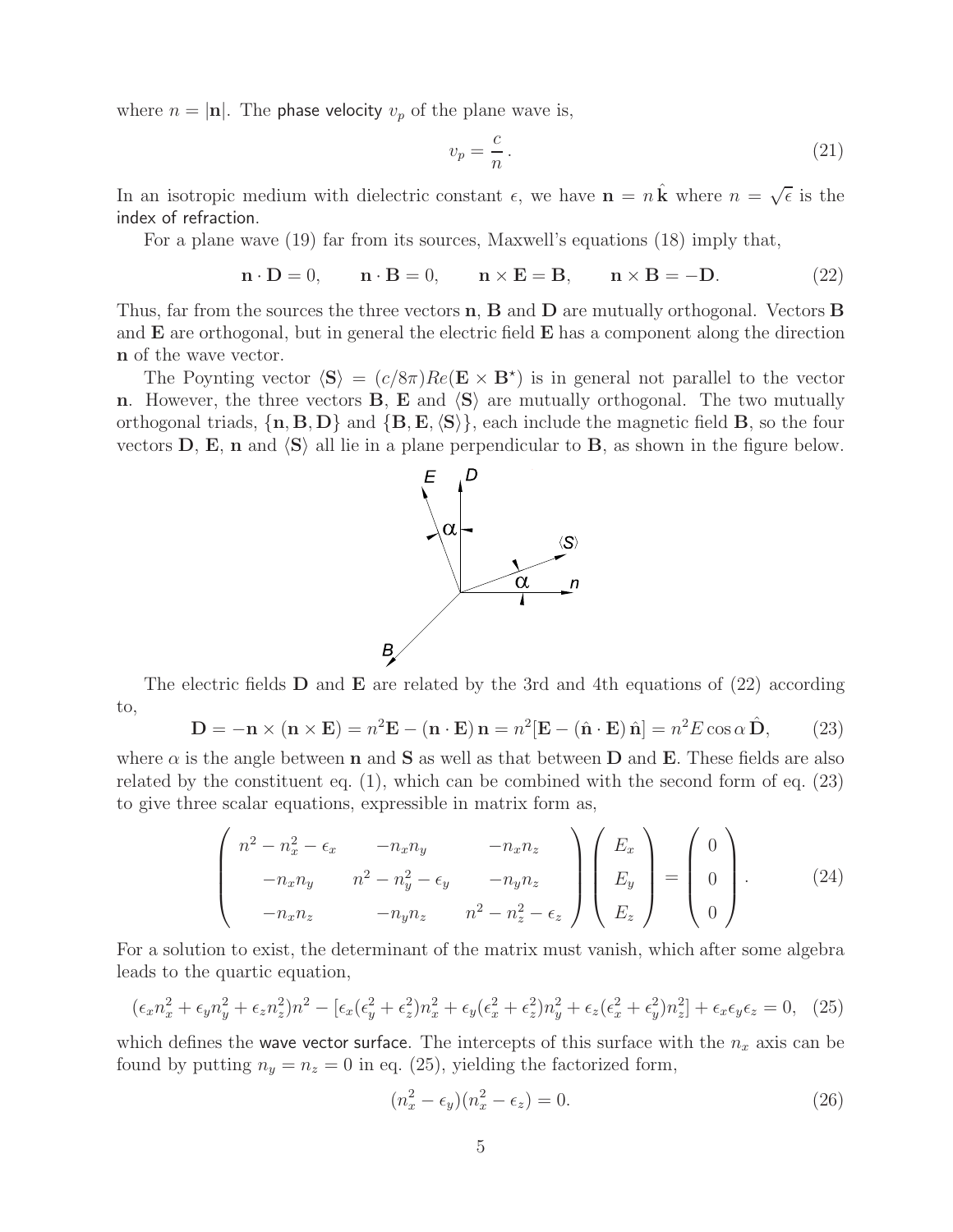Thus, the  $n_x$  intercepts are  $\sqrt{\epsilon_y}$  and  $\sqrt{\epsilon_z}$ . Similarly, the  $n_y$  intercepts are  $\sqrt{\epsilon_x}$  and  $\sqrt{\epsilon_z}$ , and the  $n_z$  intercepts are  $\sqrt{\epsilon_x}$  and  $\sqrt{\epsilon_y}$ . The quartic wave vector surface is sketched below; the figure is adapted from [22]. This surface has two sheets that touch at four points in the  $x-z$ plane. The pair of lines that join the antipodal points of contact are called the optic axes or binormals).



The wave vector **n** is, by definition, normal to the wave front, but it is not in general normal to the wave vector surface. It is instructive to introduce a vector **s** that is normal to the wave vector surface, and whose length is chosen to satisfy,

$$
\mathbf{n} \cdot \mathbf{s} = 1. \tag{27}
$$

The physical significance of vector **s** is that it is parallel to the **group velocity**  $v_q$ . Writing the wave-vector surface (25) as  $F(\omega, \mathbf{k}) = 0$ , the gradient vector  $\nabla F$  is normal to this surface and parallel to **s**. Then, the group velocity is given by,

$$
\mathbf{v}_g = \frac{\partial \omega}{\partial \mathbf{k}} = \frac{\partial F/\partial \mathbf{k}}{\partial F/\partial \omega} = \frac{\nabla F}{\partial F/\partial \omega} \propto \mathbf{s}.\tag{28}
$$

Furthermore, the vector **s** is parallel to the Poynting vector,

$$
\mathbf{S} = \frac{c}{4\pi} \mathbf{E} \times \mathbf{B},\tag{29}
$$

and hence parallel to the flow of electromagnetic energy in the anisotropic medium. To verify this claim, we take derivatives (at fixed  $\omega$ ) of the last two equations of (22),

$$
\delta \mathbf{B} = \mathbf{n} \times \delta \mathbf{E} + \delta \mathbf{n} \times \mathbf{E}, \qquad \delta \mathbf{D} = \delta \mathbf{B} \times \mathbf{n} + \mathbf{B} \times \delta \mathbf{n}, \tag{30}
$$

where  $\delta$ **n** is a small displacement along the wave vector surface. Then,

$$
\mathbf{B} \cdot \delta \mathbf{B} = \mathbf{B} \cdot \mathbf{n} \times \delta \mathbf{E} + \delta \mathbf{n} \times \mathbf{E} \cdot \mathbf{B} = \mathbf{B} \times \mathbf{n} \cdot \delta \mathbf{E} + \delta \mathbf{n} \cdot \mathbf{E} \times \mathbf{B} = \mathbf{D} \cdot \delta \mathbf{E} + \delta \mathbf{n} \cdot \mathbf{E} \times \mathbf{B}.
$$
 (31)

Similarly,

$$
\mathbf{E} \cdot \delta \mathbf{D} = \delta \mathbf{B} \times \mathbf{n} \cdot \mathbf{E} + \mathbf{E} \cdot \mathbf{B} \times \delta \mathbf{n} = \delta \mathbf{B} \cdot \mathbf{n} \times \mathbf{E} + \mathbf{E} \times \mathbf{B} \cdot \delta \mathbf{n} = \mathbf{B} \cdot \delta \mathbf{B} + \delta \mathbf{n} \cdot \mathbf{E} \times \mathbf{B}. \tag{32}
$$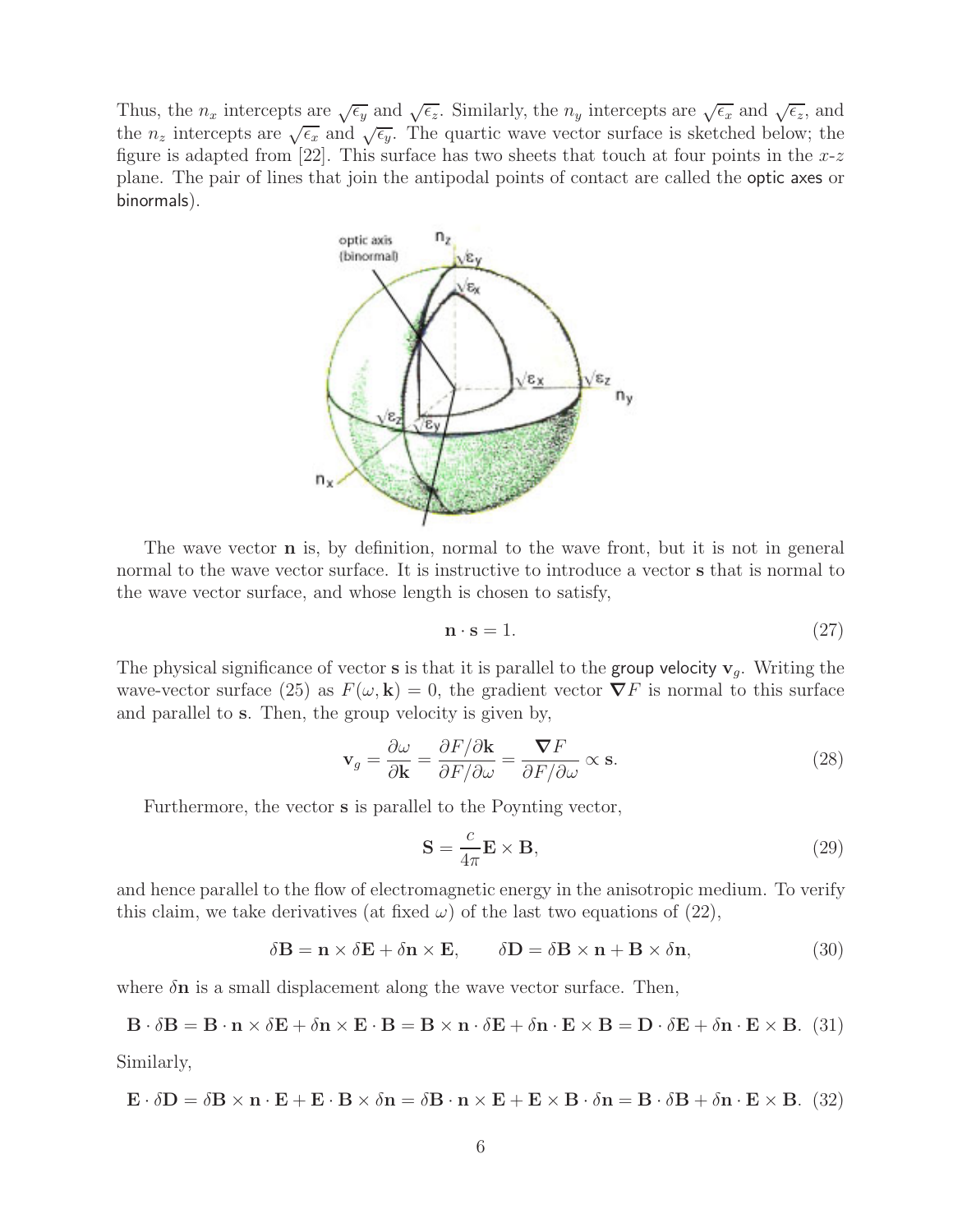Also,  $\mathbf{D} \cdot \delta \mathbf{E} = \sum_i \epsilon_i E_i \delta E_i = \mathbf{E} \cdot \delta \mathbf{D}$ , so that by adding eqs. (31) and (32) we learn that  $\delta \mathbf{n} \cdot \mathbf{F} \times \mathbf{B} = 0$ . Thus, the Poynting vector is normal to the wave surface, and therefore  $\delta \mathbf{n} \cdot \mathbf{E} \times \mathbf{B} = 0$ . Thus, the Poynting vector is normal to the wave surface, and therefore parallel to **s** as claimed.

Since **s** is parallel to the Poynting vector 29), **E** and **B** are both perpendicular to **s**. Further, using eqs. (22 and (27) we find,

$$
\mathbf{s} \times \mathbf{D} = \mathbf{s} \times (\mathbf{B} \times \mathbf{n}) = (\mathbf{s} \cdot \mathbf{n})\mathbf{B} - (\mathbf{s} \cdot \mathbf{B})\mathbf{n} = \mathbf{B},\tag{33}
$$

and,

$$
\mathbf{s} \times \mathbf{B} = \mathbf{s} \times (\mathbf{n} \times \mathbf{E}) = (\mathbf{s} \cdot \mathbf{E})\mathbf{n} - (\mathbf{s} \cdot \mathbf{n})\mathbf{E} = -\mathbf{E}.
$$
 (34)

Thus, the vector **s** obeys,

$$
\mathbf{s} \cdot \mathbf{E} = 0, \qquad \mathbf{s} \cdot \mathbf{B} = 0, \qquad \mathbf{s} \times \mathbf{D} = \mathbf{B}, \qquad \mathbf{s} \times \mathbf{B} = -\mathbf{E}, \tag{35}
$$

which are very similar in form to the relations (22) for **n**. In particular,

$$
\mathbf{E} = -\mathbf{s} \times (\mathbf{s} \times \mathbf{D}) = s^2 \mathbf{D} - (\mathbf{s} \cdot \mathbf{D}) \mathbf{s} = s^2 [\mathbf{D} - (\hat{\mathbf{s}} \cdot \mathbf{D}) \hat{\mathbf{s}}] = s^2 D \cos \alpha \, \hat{\mathbf{E}},\tag{36}
$$

Using eq. (1) together with eq. (36) we obtain the matrix equation,

$$
\begin{pmatrix}\ns^2 - s_x^2 - 1/\epsilon_x & -s_x s_y & -s_x s_z \\
-s_x s_y & s^2 - s_y^2 - 1/\epsilon_y & -s_y s_z \\
-s_x s_z & -s_y s_z & s^2 - s_z^2 - 1/\epsilon_z\n\end{pmatrix}\n\begin{pmatrix}\nD_x \\
D_y \\
D_z\n\end{pmatrix} =\n\begin{pmatrix}\n0 \\
0 \\
0\n\end{pmatrix}.
$$
\n(37)

The required vanishing of the determinant of the matrix leads to the quartic equation,

$$
(\epsilon_y \epsilon_y s_x^2 + \epsilon_x \epsilon_z s_y^2 + \epsilon_x \epsilon_y s_z^2) s^2 - [(\epsilon_y^2 + \epsilon_z^2)s_x^2 + (\epsilon_x^2 + \epsilon_z^2)s_y^2 + (\epsilon_x^2 + \epsilon_y^2)s_z^2] + 1 = 0. \tag{38}
$$

The intercepts of the surface defined by eq. (38) with the  $s_x$  axis can be found by putting  $s_y = s_z = 0$ , yielding the factorized form  $(n_x^2 - \epsilon_y)(n_x^2 - \epsilon_z) = 0$ . Thus, the  $s_x$  intercepts are  $\frac{dy}{d\theta} = \frac{z}{z} = 0$ , yielding the ractorized form  $\left(\frac{u_x}{x} - \frac{c_y}{y}\right)$ ,  $\left(\frac{u_x}{x} - \frac{c_z}{z}\right) = 0$ . Thus, the  $s_x$  intercepts are  $1/\sqrt{\epsilon_x}$ , and the s<sub>z</sub> intercepts are  $1/\sqrt{\epsilon_x}$ , and the s<sub>z</sub> intercepts  $\frac{1}{\sqrt{\epsilon_x}}$  and  $\frac{1}{\sqrt{\epsilon_y}}$ . These intercepts are equal to the wave speed divided by c.

We have seen previously that vector **s** is normal to the wave vector surface defined by vector **n**. Similarly, the vector **n** is normal to the surface (38) defined by vector **s**. This can be verified by differentiating eq. (27) (at fixed  $\omega$ ) to obtain  $\delta \mathbf{n} \cdot \mathbf{s} + \mathbf{n} \cdot \delta \mathbf{s} = 0$ , where displacement δ**n** lies on the wave vector surface and displacement δ**s** on the surface (38). Then, the first term vanishes by the definition of **s**, so the second term must vanish as well, which implies that **n** is normal to the surface (38). Since the wave vector **n** is by definition normal to the wavefront, we learn the wavefront surfaces have the same form as the surface (38).

Wavefronts are surfaces in ordinary space, so we convert eq. (38) into the equation of a wavefront that has traveled for time  $t$  away from its sources, whose centroid we take to be at the origin by writing,

$$
(\epsilon_y \epsilon_y x^2 + \epsilon_x \epsilon_z y^2 + \epsilon_x \epsilon_y z^2) r^2 - [(\epsilon_y^2 + \epsilon_z^2) x^2 + (\epsilon_x^2 + \epsilon_z^2) y^2 + (\epsilon_x^2 + \epsilon_y^2) z^2] + c^2 t^2 = 0. \tag{39}
$$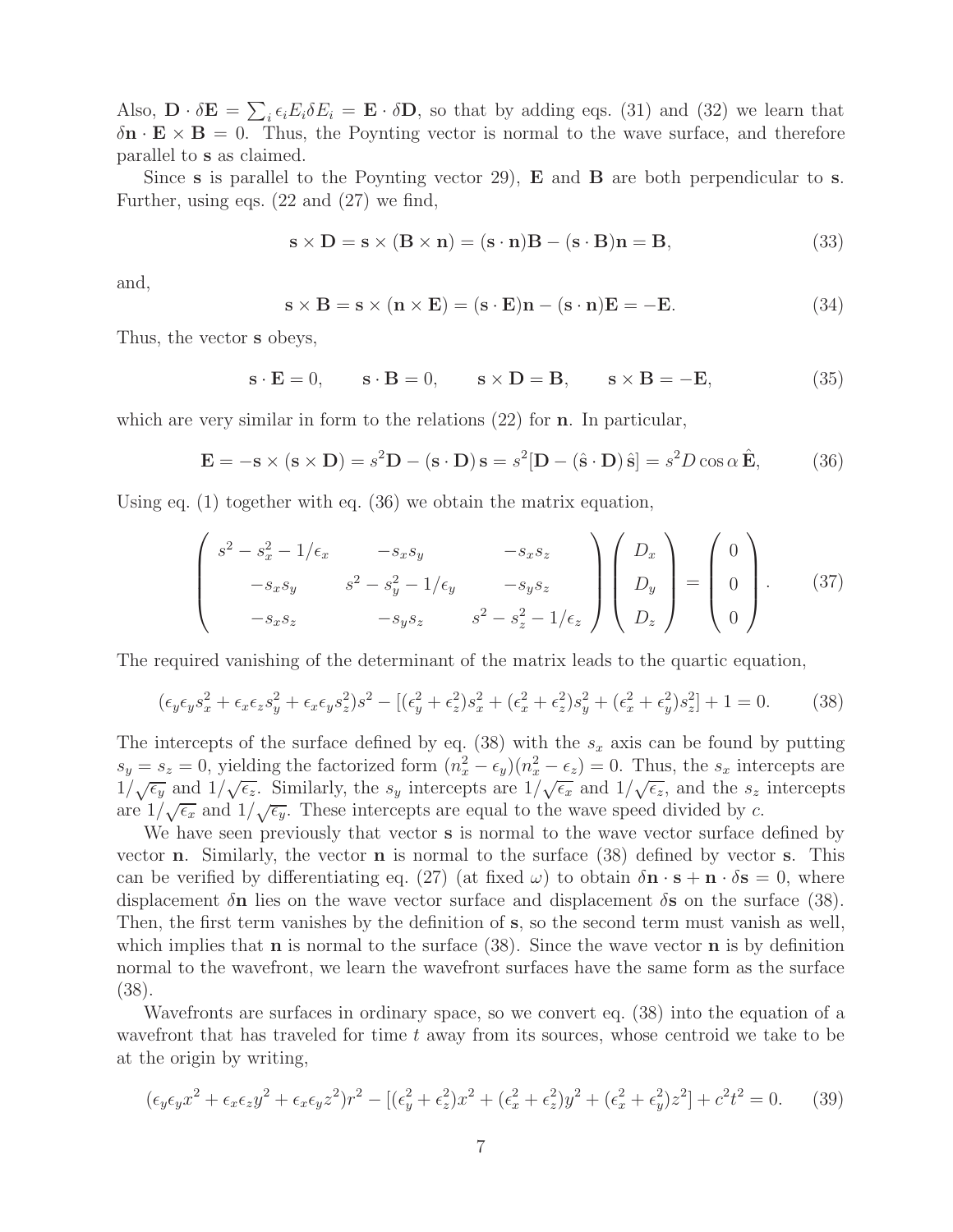Then, as expected, the intercepts of the wavefront surface with the x axis are  $ct/\sqrt{\epsilon_y}$  and  $ct/\sqrt{\epsilon_z}$ , *etc.* 

The quartic wavefront surface is sketched below.



We are finally in a position to characterize the direction of energy flow. We consider some point  $\mathbf{r} = (x, y, z)$  on a wavefront far from the sources. The wave vector **n** is normal to the wavefront at **r**. The direction of energy flow at point **r** is then the direction of the vector **s** that is normal to the wave vector surface at the location of vector **n**. The surface (38) on which vector **s** lies is the same as the wavefront surface (39) with the substitution  $(s_x, s_y, s_z)$  for  $(x, y, z)$  (and replacing ct by 1). Hence, vector **s** is parallel to vector **r**.

That is, far from the sources, the energy flow vector is purely radial despite the convolutions of the wavefront surface. The electric field **E** and the magnetic field **B** are transverse to the radial direction, and the waves are transverse electromagnetic (TEM).

*For the simpler case of uniaxial anisotropic medium, this result has been noted by Clemmow [23]; for a review by the author of this case, see [8].*

### **References**

- [1] G.B. Whitham, *A note on group velocity*, J. Fluid Mech. **9**, 347 (1960), http://kirkmcd.princeton.edu/examples/fluids/whitham\_jfm\_9\_347\_60.pdf
- [2] G.B. Whitham, *Group Velocity and Energy Propagation for Three-Dimensional Waves*, Comm. Pure Appl. Math. **14**, 675 (1961), http://kirkmcd.princeton.edu/examples/fluids/whitham\_cpam\_14\_675\_61.pdf
- [3] L.D. Landau and E.M. Lifshitz, *Classical Theory of Fields*, 4th ed. (Butterworth-Heinemann, 1975), sec. 53, http://kirkmcd.princeton.edu/examples/EM/landau\_ctf\_71.pdf The first Russian edition appeared in 1941. kirkmcd.princeton.edu/examples/EM/landau\_teoria\_polya\_41.pdf
- [4] L.D. Landau and E.M. Lifshitz, *Fluid Mechanics*, 2nd ed. (Butterworth-Heinemann, 1998), sec. 67, http://kirkmcd.princeton.edu/examples/fluids/landau\_fluids\_59.pdf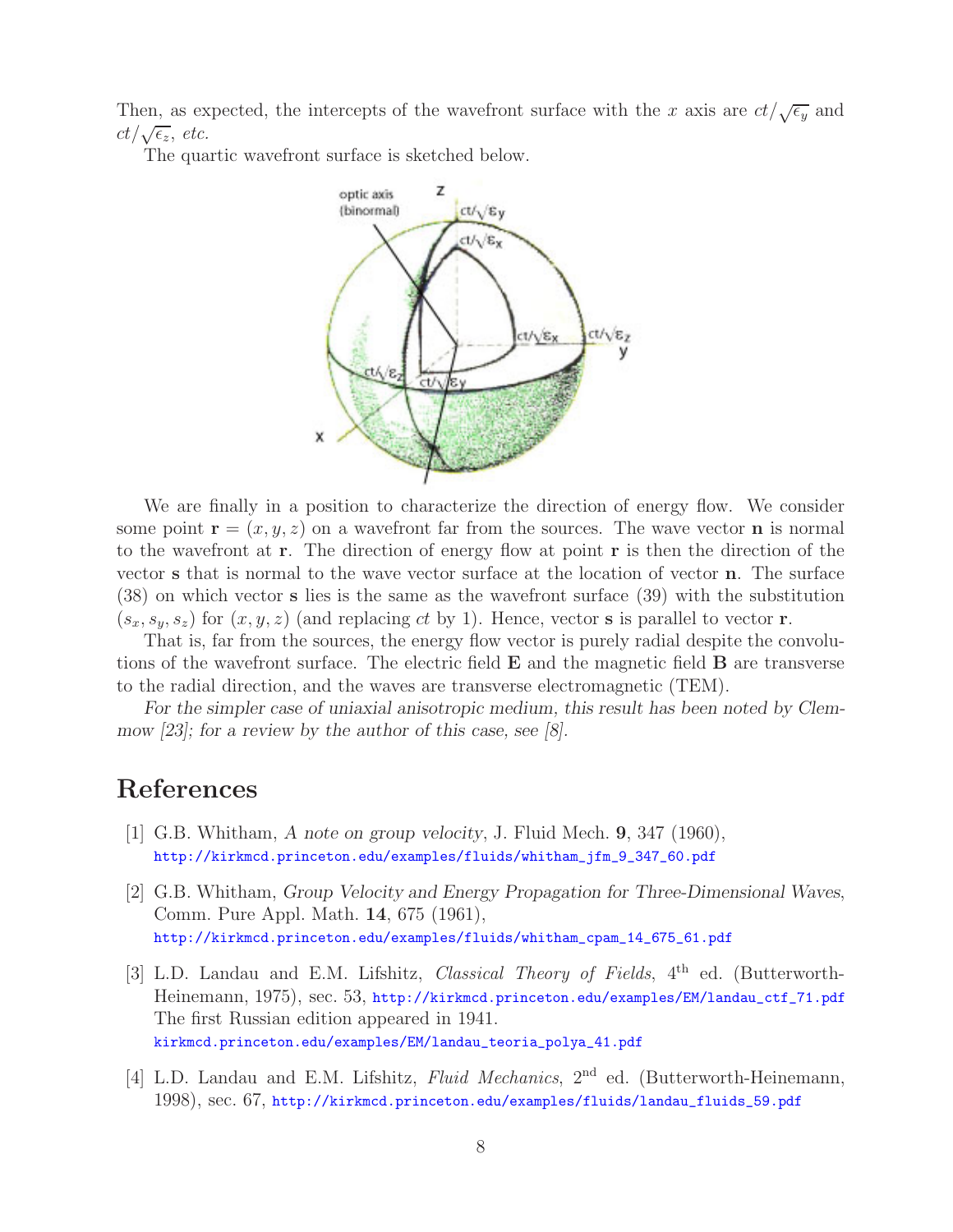- [5] A. Sommerfeld and J. Runge, *Anwendung der Vektorrechnung auf die Grundlagen der geometrischen Optik*, Ann. Physik **35**, 277 (1911), http://kirkmcd.princeton.edu/examples/optics/sommerfeld\_ap\_35\_277\_11.pdf See also sec. 35A of A. Sommerfeld, *Optics*, (Academic Press, New York, 1964; 1st German ed. 1950).
- [6] M.V. Berry and L.M. Jeffrey, *Conical diffraction: Hamilton's diabolical point at the heart of crystal optics*, Prog. Opt. **50**, 15 (2007), http://physics.princeton.edu/~mcdonald/examples/optics/berry\_pia\_50\_15\_07.pdf
- [7] J. Lighthill, *Waves in Fluids* (Cambridge U/ Press, 1978).
- [8] K.T. McDonald, *Radiation from Hertzian Dipoles in a Uniaxial Anisotropic Medium* (Nov. 16, 2007), http://kirkmcd.princeton.edu/examples/anistropic.pdf
- [9] K.T. McDonald, *Gaussian Laser Beams via Oblate Spheroidal Waves* (Oct. 19, 2002), http://kirkmcd.princeton.edu/examples/oblate\_wave.pdf
- [10] K.T. McDonald, *Low-Frequency Electromagnetic Waves on a Twisted-Pair Transmission Line* (Dec. 24, 2008), http://kirkmcd.princeton.edu/examples/twisted\_pair.pdf
- [11] K.T. McDonald, *Angular Momentum in Circular Waveguides* (June 29, 2013), http://kirkmcd.princeton.edu/examples/circular.pdf
- [12] A. Einstein, *Uber einen die Erzeugung und Verwandlung des Lichtes betreffenden heuris- ¨ tischen Gesichtspunkt*, Ann. Phys. **17**, 132 (1905), http://kirkmcd.princeton.edu/examples/QM/einstein\_ap\_17\_132\_05.pdf translated as *On a heuristic viewpoint concerning the production and transformation of light*, Am. J. Phys. **33**, 367 (1965), http://kirkmcd.princeton.edu/examples/QED/einstein\_ajp\_33\_367\_65.pdf
- [13] E. Schrödinger, An Undulatory Theory of the Mechanics of Atoms and Molecules, Phys. Rev. **28**, 1049 (1926), http://kirkmcd.princeton.edu/examples/QM/schroedinger\_pr\_28\_1049\_26.pdf
- [14] L.D. Landau, E.M. Lifshitz and L.P. Pitaevskii, *Electrodynamics of Continuous Media*, 2nd ed. (Butterworth-Heinemann, 1984; 1st Russian ed. 1959), http://kirkmcd.princeton.edu/examples/EM/landau\_ecm2.pdf
- [15] W.R. Hamilton, *Researches on the Dynamics of Light*, Proc. Roy. Irish Acad. **1**, 267 (1941), http://kirkmcd.princeton.edu/examples/optics/hamilton\_pria\_1\_267\_41.pdf *Researches respecting Vibration, connected with the Theory of Light*, Proc. Roy. Irish Acad. **1**, 341 (1941), http://kirkmcd.princeton.edu/examples/optics/hamilton\_pria\_1\_341\_41.pdf
- [16] Lord Rayleigh, *On Progressive Waves*, Proc. Lon. Math. Soc. **9**, 21 (1877), http://kirkmcd.princeton.edu/examples/fluids/rayleigh\_plms\_9\_21\_77.pdf
- [17] K.T. McDonald, *Bessel Beams* (Jan. 17, 2000), http://kirkmcd.princeton.edu/examples/bessel.pdf